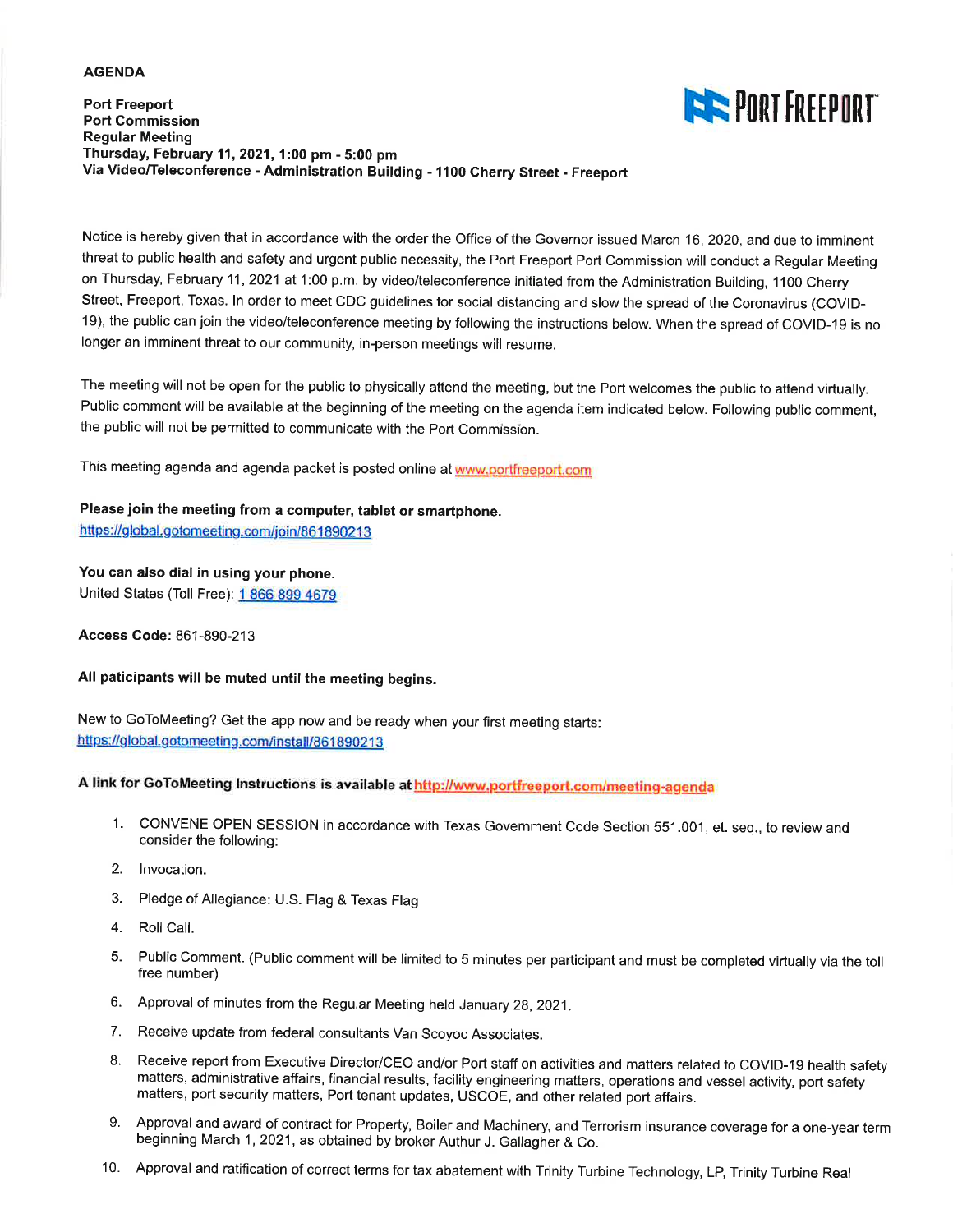Estate, LLC, and Trinity Coatings, LLC.

- 11. Adoption of a Resolution Ordering an Election to be held May 1, 2021 for the purpose of electing two Port Commissioners, Positions 4 and 6.
- $12.$ Approval of a Joint Election Agreement and Contract for Election Services between Brazoria County and Port Freeport for the May 1, 2021 Election.
- 13. Adoption of a Resolution approving the acceptance of the Port's portion of proceeds received from high bidders on delinquent tax property held in trust by Brazoria County, Texas and authorizing the Chairman to join in conveyance to high bidders.
- 14. EXECUTIVE SESSION in accordance with Subchapter D of the Open Meetings Act, Texas Government Code Section 551.001, et. seq., to review and consider the following:
	- A. Under authority of Section 551.071 (Consultation with Attorney):
		- 1. Consultation with attorney to discuss potential litigation.
	- B. Under authority of Section 551.072 (Deliberation of Real Property Matters) for discussion regarding:
		- 1. Discussion regarding the potential exchange, lease, or value of real property located in Freeport, Texas, including but not limited to the area known as the East End of Freeport and bordered by or adjacent to the following streets: FM 1495; East 2nd Street; Terminal Street and East 8th Street in Freeport, Texas.
		- The potential purchase, exchange, lease or value of real property located at Port Freeport, including but not  $2.$ limited to the real property located at and contiguous to Berths 1, 2, 5 and 7.
		- $3<sub>1</sub>$ The potential exchange, lease, or value of real property located at Port Freeport, including but not limited to Parcels 14 and Surfside Lots.
- 15. RECONVENE OPEN SESSION:
- $16.$ Adjourn.

### The Port Commission does not anticipate going into a closed session under Chapter 551 of the Texas Government Code at this meeting for any other items on the agenda, however, if necessary, the Port Commission may go into a closed session as permitted by law regarding any item on the agenda.

With this posted notice, Port Commissioners have been provided certain background information on the above listed agenda items. Copies of this information can be obtained by the public at the Port Administrative offices at 1100 Cherry Street, Freeport, TX.

Phyllis Saathoff, Executive Director/CEO **PORT FREEPORT** 

In compliance with the Americans with Disabilities Act, the District will provide for reasonable accommodations for persons attending its functions. Requests should be received at least 24 hours in advance.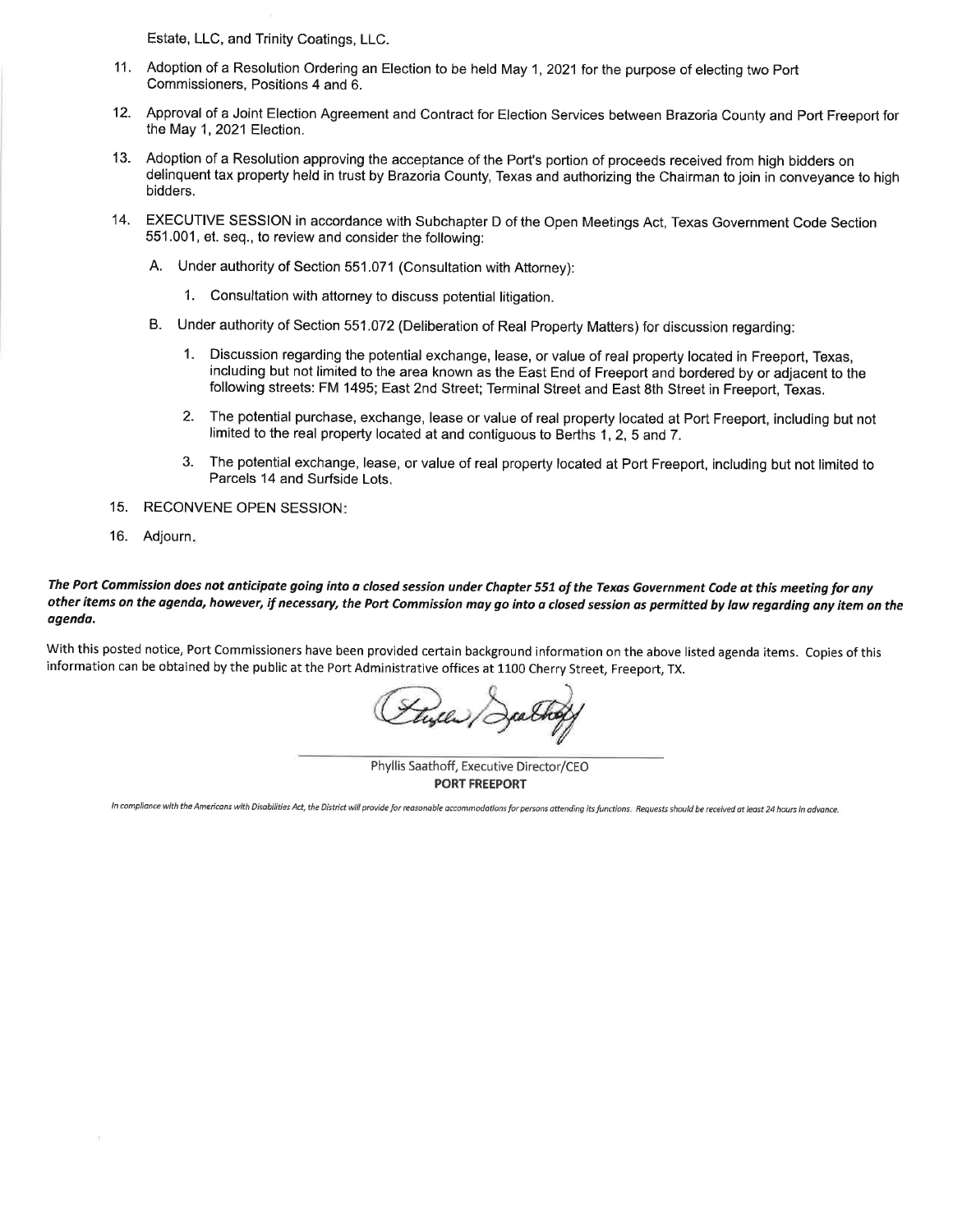## **PORT FREEPORT RESOLUTION ORDERING AN ELECTION**

## **RESOLUTION ORDERING AN ELECTION FOR PORT COMMISSIONERS FOR POSITION NO. 4 AND POSITION NO. 6, RESPECTIVELY, TO BE HELD ON SATURDAY, MAY 1, 2021; PROVIDING FOR SAID ELECTION TO BE CONDUCTED BY BRAZORIA COUNTY AND HELD JOINTLY WITH THE NAMED POLITICAL SUBDIVISIONS; SETTING DAYS AND HOURS FOR EARLY IN-PERSON VOTING AT THE POLLING PLACES DESIGNATED; APPOINTING ELECTION OFFICERS AND AUTHORIZING PUBLICATION OF NOTICE OF SAID ELECTION.**

At a regular meeting of the Port Commissioners of Port Freeport held at the office of said Port at 1100 Cherry Street, Freeport, Texas, at 1:00 p.m. on the 11th day of February 2021, among other business came on to be considered the following resolution, which upon motion duly made and seconded, was adopted by vote of all Port Commissioners present:

### **FINDINGS**

1. Due and proper notice of the date, time, place, and purpose of this meeting has been duly given in accordance with the provisions of the Texas Open Meetings Act, and such meeting has been conducted in accordance with said Open Meetings Act.

2. The Port Commission finds that an election for two Port Commissioners for Position No. 4 and Position No. 6, respectively, should be (i) held on the  $1<sup>st</sup>$  Saturday in May, namely, May 1, 2021, (ii) conducted by the Brazoria County Elections Division of the Office of the County Clerk of Brazoria County and (iii) held jointly with each of the several political subdivisions herein named, and that the Port should enter into an agreement with the County Clerk of Brazoria County to hold the May 1, 2021 election jointly with each of the several political subdivisions herein named in the election precincts, as herein designated, and that otherwise the election should be held as herein specified.

The Port Commission further finds:

3. That said election should be held jointly with the following tentatively scheduled political subdivisions, both as to election day voting and in-person early voting during the permitted early voting period for such election, namely:

- a. City of Alvin
- b. Alvin ISD
- c. Angleton-Danbury Hospital District
- d. Angleton ISD
- e. City of Angleton
- f. Village of Bailey's Prairie
- g. Village of Bonney
- h. City of Brazoria
- i. Brazosport ISD
- j. Brookside Village
- k. Columbia-Brazoria ISD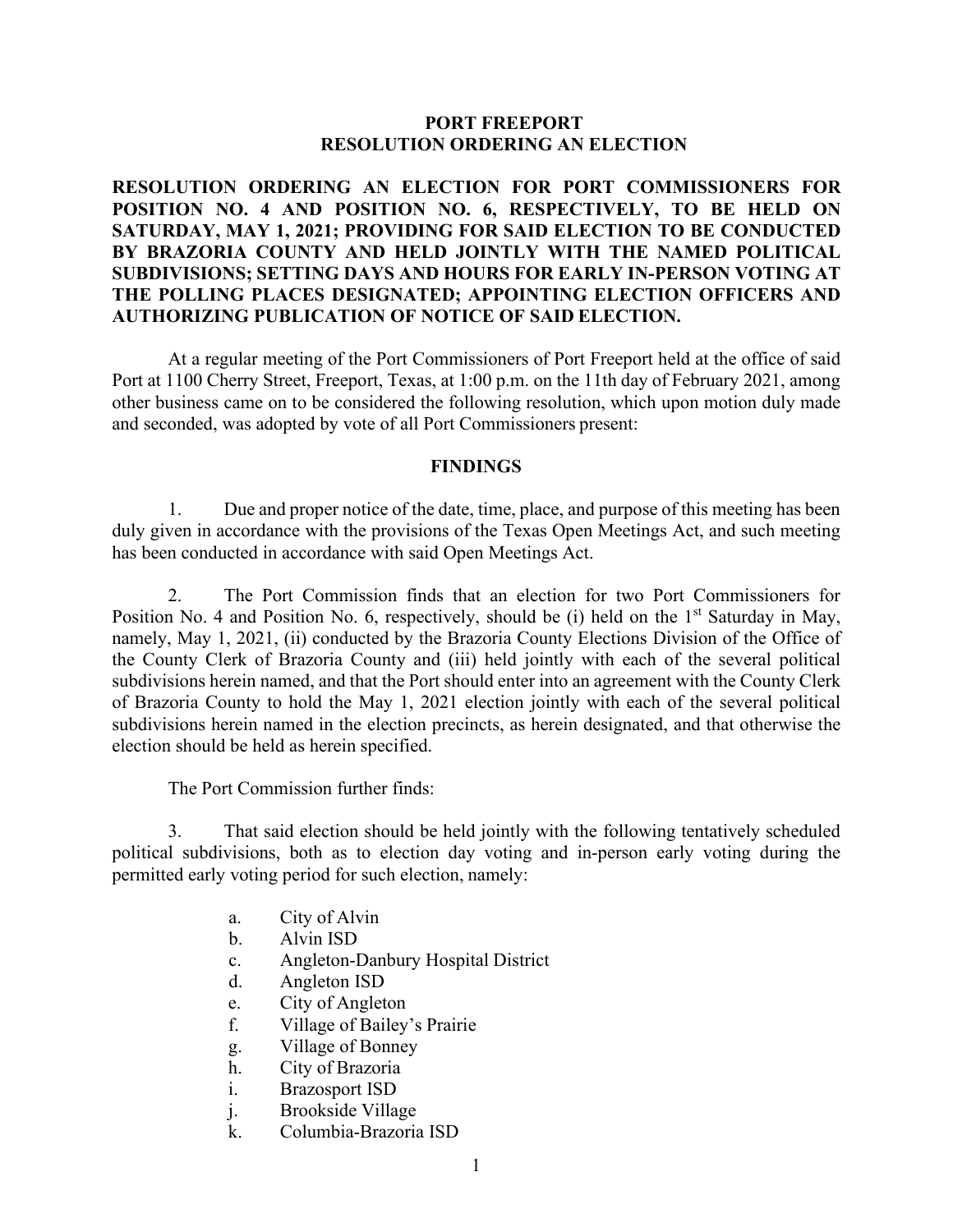- l. City of Clute
- m. City of Danbury
- n. Danbury ISD
- o. City of Freeport
- p. Port Freeport
- q. Hillcrest Village
- r. Town of Holiday Lakes
- s. City of Iowa Colony
- t. City of Jones Creek
- u. City of Lake Jackson
- v. Village of Liverpool
- w. City of Manvel
- x. City of Oyster Creek
- y. City of Pearland
- z. Pearland ISD
- aa. Town of Quintana
- bb. City of Richwood
- cc. Village of Surfside
- dd. City of Sweeny
- ee. Sweeny ISD
- ff. Sweeny Hospital District
- gg. City of West Columbia

4. That said joint election is to be conducted as provided by Chapter 271 of the Texas Election Code, and other applicable election laws, and that the election precincts and polling places for election day voting and in-person early voting locations be as more fully set forth in the notice of election, attached hereto and incorporated herein.

5. That the election officers as appointed by Brazoria County should be appointed election officers for Port Freeport for the May 1, 2021 election held jointly with the political subdivisions listed above for both the election day voting locations as well as in-person early voting locations; and that said officers should be authorized to appoint a sufficient number of clerks to assist them in performing their duties as same.

6. That Port Freeport shall share the cost of administering the May 1, 2021 joint election based on the cost per polling place and the allocation of costs, unless specifically stated otherwise, is mutually agreed to be shared according to a formula which is based on the cost per polling place. The normal rental rate charged for Brazoria County's rental equipment used on election day shall be divided equally among the participants utilizing a polling place. Costs for early voting by personal appearance will be divided by all participating political subdivisions as follows: The total cost of all locations will be divided by all participants in the joint election and each participant's cost share will be based on registered voters.

7. That notice of said election as set forth on the form of Notice attached be published as required by law.

**NOW THEREFORE, BE IT RESOLVED AND ORDERED** by the Port Commission of Port Freeport that an election for two Port Commissioners for Position No. 4 and Position No. 6,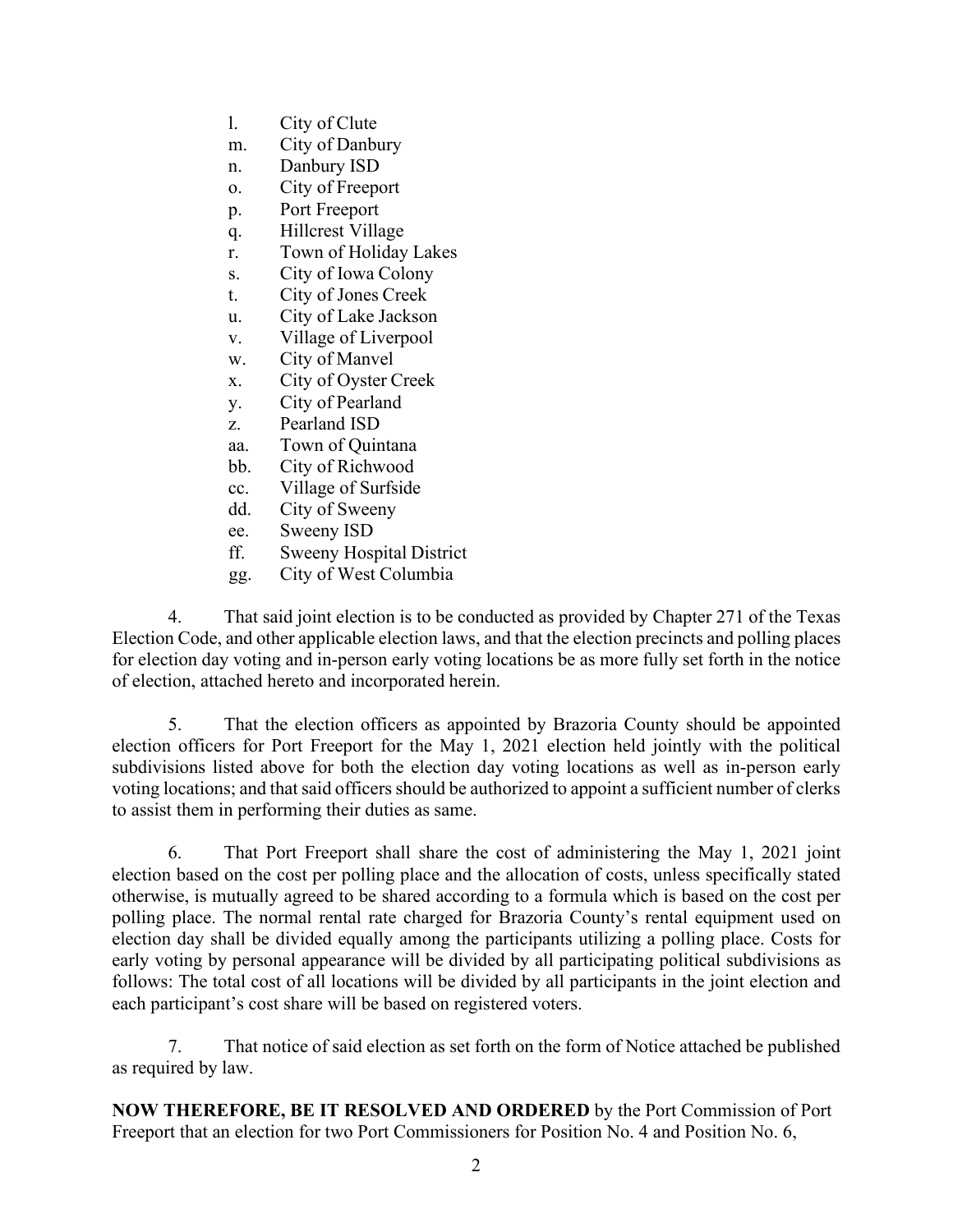respectively, be held on the  $1<sup>st</sup>$  Saturday in May, namely, May 1, 2021, that said election be conducted by the Brazoria County Elections Division of the Office of the County Clerk of Brazoria County and that said election be held jointly with each of the following tentatively named political subdivisions (as set forth above):

- a. City of Alvin
- b. Alvin ISD
- c. Angleton-Danbury Hospital District
- d. Angleton ISD
- e. City of Angleton
- f. Village of Bailey's Prairie
- g. Village of Bonney
- h. City of Brazoria
- i. Brazosport ISD
- j. Brookside Village
- k. Columbia-Brazoria ISD
- l. City of Clute
- m. City of Danbury
- n. Danbury ISD
- o. City of Freeport
- p. Port Freeport
- q. Hillcrest Village
- r. Town of Holiday Lakes
- s. City of Iowa Colony
- t. City of Jones Creek
- u. City of Lake Jackson
- v. Village of Liverpool
- w. City of Manvel
- x. City of Oyster Creek
- y. City of Pearland
- z. Pearland ISD
- aa. Town of Quintana
- bb. City of Richwood
- cc. Village of Surfside
- dd. City of Sweeny
- ee. Sweeny ISD
- ff. Sweeny Hospital District
- gg. City of West Columbia

and be conducted as provided in Chapter Section 271 of the Election Code, and other applicable election laws; and that the election precincts and polling places be as more fully set out in the notice of election attached hereto for election day voting locations and in-person early voting locations.

**BE IT FURTHER RESOLVED AND ORDERED** that the election officers as appointed by Brazoria County are hereby appointed election officers for Port Freeport for said election for both the election day voting locations as well as in-person early voting locations; and that said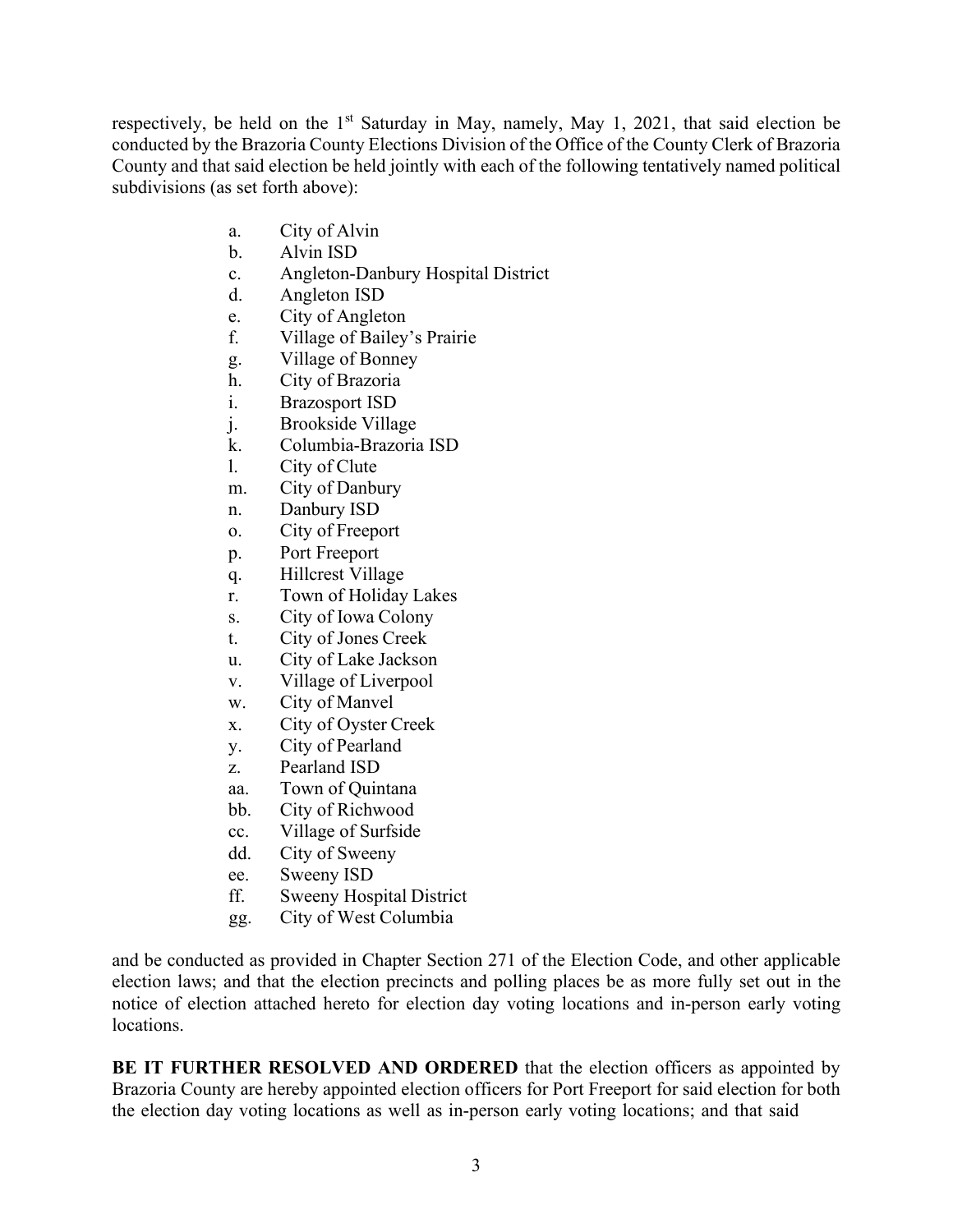officers should be authorized to appoint a sufficient number of clerks to assist them in performing their duties as same.

**BE IT FURTHER RESOLVED AND ORDERED** that Port Freeport pay a share of the cost of administering the May 1, 2021 joint election based on the cost per polling place and the allocation of costs, unless specifically stated otherwise, is mutually agreed to be shared according to a formula which is based on the cost per polling place. The normal rental rate charged for Brazoria County's rental equipment used on election day shall be divided equally among the participants utilizing a polling place. Costs for early voting by personal appearance will be divided by all participating political subdivisions as follows: The total cost of all locations will be divided by all participants in the joint election and each participant's cost share will be based on registered voters.

**BE IT FURTHER RESOLVED AND ORDERED** that notice of said election as set forth in the form attached be published as required law.

**BE IT FURTHER RESOLVED** that the Chairman and Secretary of the Port Commission be, and they are hereby authorized to execute such orders and agreements with the County Clerk of Brazoria County and/or the other political subdivisions with which the joint election is being held as are necessary to the conducting of the May 1, 2021 joint election.

Shane Pirtle, Chairman

ATTEST:

Rudy Santos, Secretary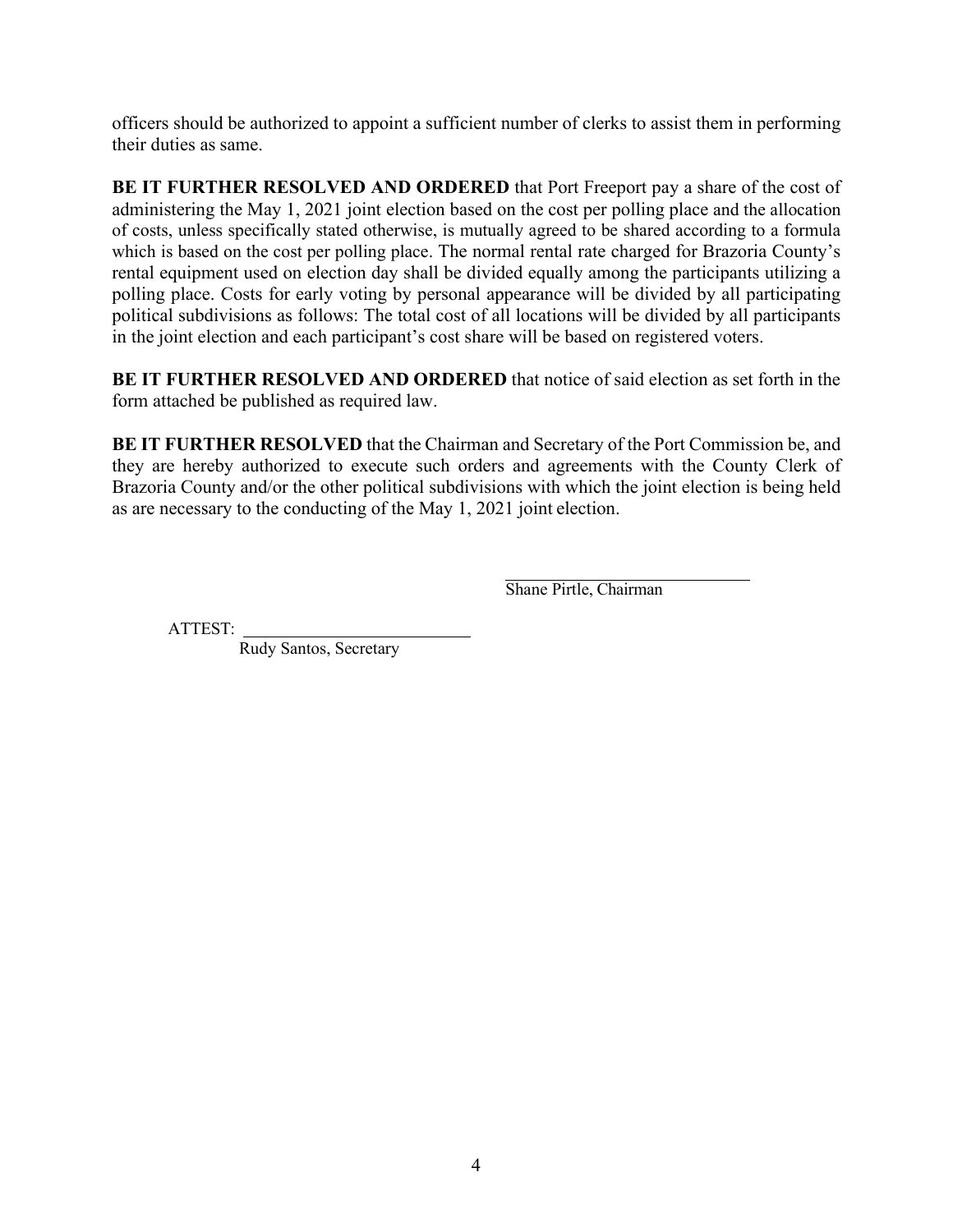# RESOLUTION APPROVING SALE OF PROPERTY HELD IN TRUST

At a regular meeting of the Port Commission of Port Freeport held at the office of Port Freeport at 1100 Cherry Street, Freeport, Texas, on the 11<sup>th</sup> day of February, 2021, among other business came on to be considered the following resolution, which, upon motion duly made and seconded, was adopted by vote of all Commissioners present:

### F I N D I N G S

1. Due and proper notice of the date, time, place and purpose of this meeting has been duly given in accordance with the provisions of the Texas Open Meetings Act, and such meeting has been conducted in accordance with said Open Meetings Act.

2. The County of Brazoria, State of Texas, has heretofore instituted tax suits and has been awarded tax judgments relative to the hereinafter described tracts and parcels of land, where, in each instance, as a result of delinquent tax sales, the high bid was less than the amount of taxes owing on each respective parcel. Each such parcel was bid off to Brazoria County for the amount of judgment against each respective parcel and each such parcel of property is held in trust due to delinquent tax foreclosure.

3. The Property Resale Committee of Brazoria County has advertised for, received, and opened sealed bids on each said parcel of property held in trust and determined that in each instance, the high bid is less than the amount of taxes owing on each respective parcel. The account number, legal description, entity holding in trust, appraised value, opening bid and amount bid for each respective parcel, are described in Exhibit "A" attached hereto.

4. The Property Resale Committee of Brazoria County has requested that Port Freeport approve the sale amount of each respective item of property as described in Exhibit "A" attached hereto, in accordance with Section 34.05 of the Property Tax Code of the State of Texas, and that Port Freeport join in the conveyances to respective high bidders to evidence Port Freeport's consent to each such sale.

# R E S O L U T I O N

NOW, THEREFORE, BE IT RESOLVED that Port Freeport hereby consents to the acceptance of the high bid as to each respective parcel as described in Exhibit "A" attached hereto and the conveyance of each respective parcel to each respective high bidder; and that Port Freeport accept its pro rata share of the proceeds; and

 BE IT FURTHER RESOLVED, that the Chairman of the Port Commission be, and he is hereby authorized to join in the conveyance to each respective high bidder of each respective parcel to evidence Port Freeport's consent to each respective sale for less than the amount of taxes owing.